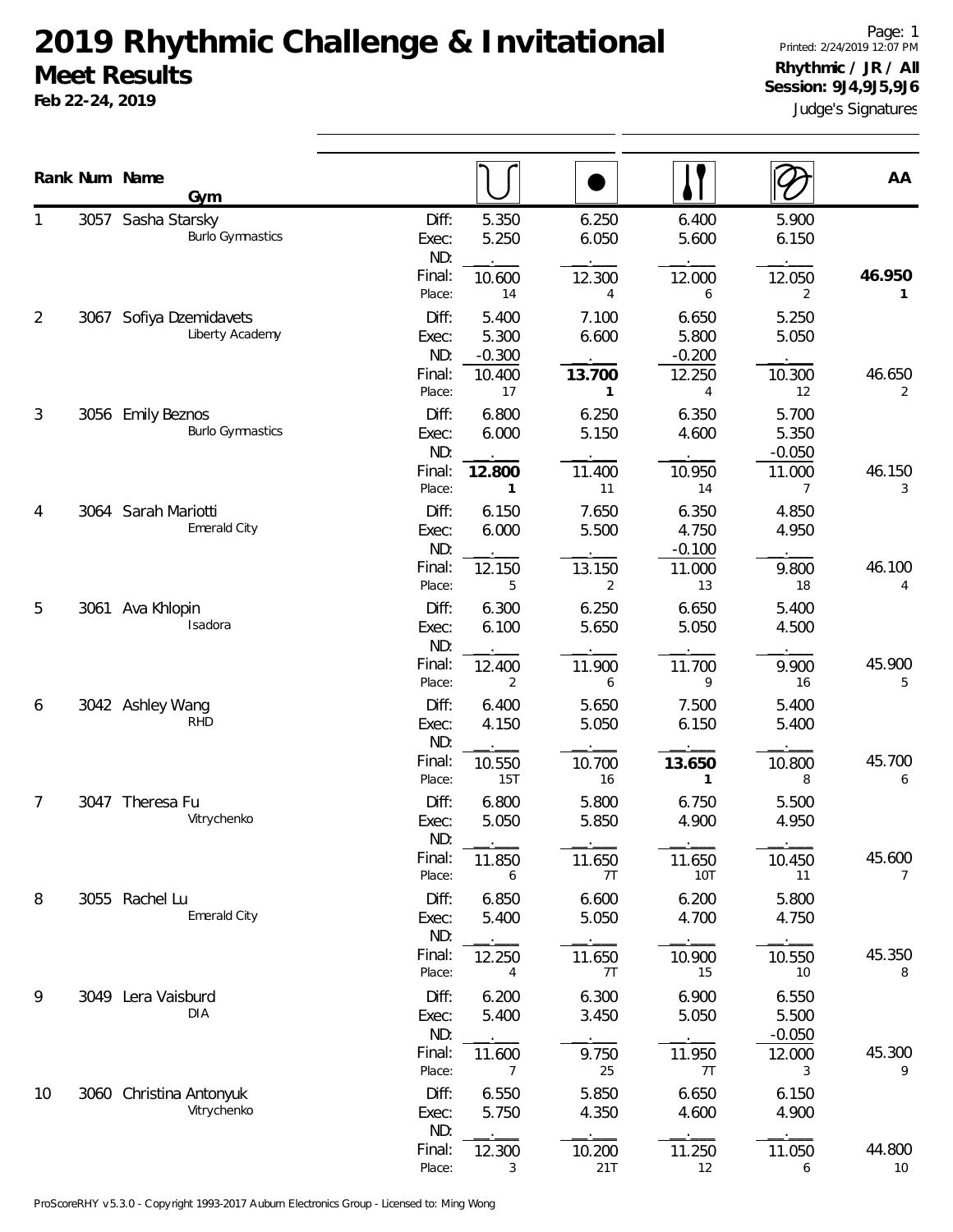**Feb 22-24, 2019**

|    |      | Rank Num Name<br>Gym                           |                       |                            |                      |                            |                            | AA           |
|----|------|------------------------------------------------|-----------------------|----------------------------|----------------------|----------------------------|----------------------------|--------------|
| 11 |      | 3045 Mia Bukatar<br>Empire Rhythmic Gym        | Diff:<br>Exec:<br>ND: | 6.250<br>5.150             | 6.300<br>4.850       | 5.700<br>5.050             | 5.700<br>5.650             |              |
|    |      |                                                | Final:<br>Place:      | 11.400<br>8                | 11.150<br>14         | 10.750<br>17               | 11.350<br>5                | 44.650<br>11 |
| 12 | 3051 | Caroline Lupul<br>M&N                          | Diff:<br>Exec:<br>ND: | 5.200<br>5.000             | 6.000<br>5.450       | 6.750<br>6.100             | 4.850<br>4.850<br>$-0.300$ |              |
|    |      |                                                | Final:<br>Place:      | 10.200<br>20T              | 11.450<br>10         | 12.850<br>2                | 9.400<br><b>19T</b>        | 43.900<br>12 |
| 13 |      | 3076 Anna Vasilevich<br>M&N                    | Diff:<br>Exec:<br>ND: | 4.550<br>6.250             | 5.800<br>5.400       | 5.800<br>5.850             | 4.400<br>5.550             |              |
|    |      |                                                | Final:<br>Place:      | 10.800<br>13               | 11.200<br>12T        | 11.650<br>10T              | 9.950<br>14T               | 43.600<br>13 |
| 14 | 3041 | Jacqueline Karlov<br>Isadora                   | Diff:<br>Exec:<br>ND: | 5.600<br>4.400             | 7.350<br>4.650       | 7.250<br>5.500<br>$-0.100$ | 5.150<br>3.750             |              |
|    |      |                                                | Final:<br>Place:      | 10.000<br>23               | 12.000<br>5          | 12.650<br>3                | 8.900<br>24                | 43.550<br>14 |
| 15 |      | 3046 Blayzen Carroll<br><b>Bala Gymnastics</b> | Diff:<br>Exec:<br>ND: | 5.500<br>5.650             | 5.300<br>3.600       | 6.450<br>4.400             | 6.350<br>6.000             |              |
|    |      |                                                | Final:<br>Place:      | 11.150<br>10T              | 8.900<br>28          | 10.850<br>16               | 12.350<br>1                | 43.250<br>15 |
| 16 |      | 3048 Camiah Kuno<br>Empire Rhythmic Gym        | Diff:<br>Exec:<br>ND: | 5.350<br>2.200<br>$-0.600$ | 6.650<br>4.250       | 6.900<br>5.250             | 5.300<br>6.500<br>$-0.050$ |              |
|    |      |                                                | Final:<br>Place:      | 6.950<br>30                | 10.900<br>15         | 12.150<br>5                | 11.750<br>4                | 41.750<br>16 |
| 17 |      | 3040 Liza Odikadze<br><b>MGRA</b>              | Diff:<br>Exec:<br>ND: | 5.700<br>5.650             | 6.400<br>5.150       | 5.650<br>3.800             | 5.150<br>4.150             |              |
|    |      |                                                | Final:<br>Place:      | 11.350<br>9                | 11.550<br>9          | 9.450<br>23                | 9.300<br>21                | 41.650<br>17 |
| 18 |      | 3068 Masha Golubchik<br>M&N                    | Diff:<br>Exec:<br>ND: | 5.500<br>4.700             | 5.400<br>4.800       | 5.800<br>4.650             | 5.050<br>5.150             |              |
|    |      |                                                | Final:<br>Place:      | 10.200<br>20T              | 10.200<br>21T        | 10.450<br>18               | 10.200<br>13               | 41.050<br>18 |
| 19 |      | 3073 Alexandra Bryukhova<br>M&N                | Diff:<br>Exec:<br>ND: | 5.850<br>4.250             | 6.350<br>4.100       | 6.250<br>3.550             | 5.150<br>4.000             |              |
|    |      |                                                | Final:<br>Place:      | 10.100<br>22               | 10.450<br><b>18T</b> | 9.800<br>20                | 9.150<br>22T               | 39.500<br>19 |
| 20 |      | 3066 Zoe Anderson<br><b>RHD</b>                | Diff:<br>Exec:<br>ND: | 5.200<br>4.350             | 5.650<br>2.850       | 6.100<br>5.850             | 4.850<br>4.550             |              |
|    |      |                                                | Final:<br>Place:      | 9.550<br>24                | 8.500<br>29          | 11.950<br>7T               | 9.400<br>19T               | 39.400<br>20 |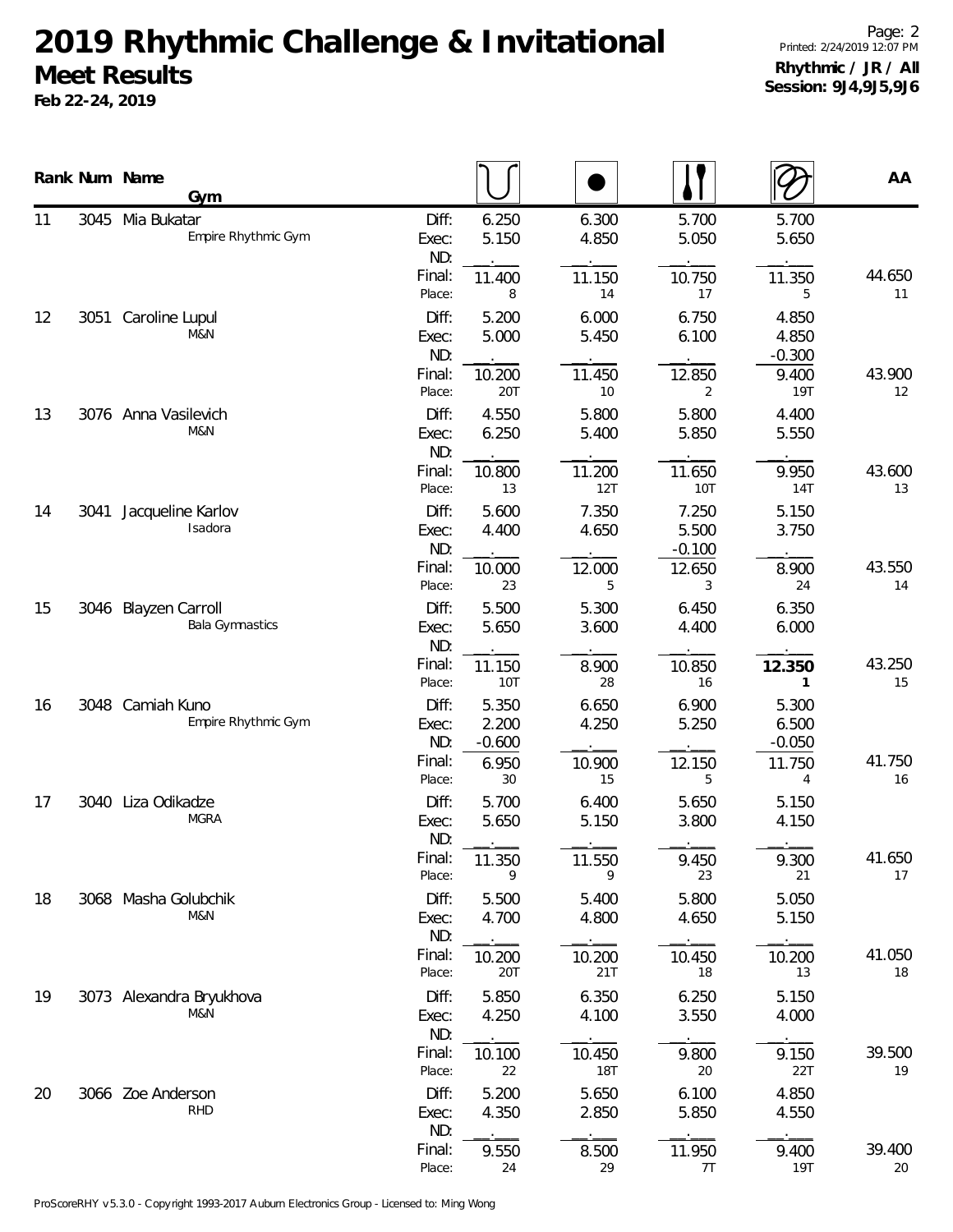**Feb 22-24, 2019**

|    |      | Rank Num Name<br>Gym                    |                       |                      |                            |                            |                            | AA           |
|----|------|-----------------------------------------|-----------------------|----------------------|----------------------------|----------------------------|----------------------------|--------------|
| 21 |      | 3075 Celine Huang<br>Liberty Academy    | Diff:<br>Exec:<br>ND: | 5.350<br>5.800       | 5.650<br>4.900             | 5.050<br>3.950             | 4.000<br>4.650             |              |
|    |      |                                         | Final:<br>Place:      | 11.150<br><b>10T</b> | 10.550<br>17               | 9.000<br>26                | 8.650<br>25T               | 39.350<br>21 |
| 22 |      | 3054 Angel Lu<br>Emerald City           | Diff:<br>Exec:<br>ND: | 5.400<br>3.300       | 6.450<br>3.600             | 6.700<br>3.550<br>$-0.600$ | 5.700<br>5.050<br>$-0.050$ |              |
|    |      |                                         | Final:<br>Place:      | 8.700<br>27          | 10.050<br>24               | 9.650<br>21                | 10.700<br>9                | 39.100<br>22 |
| 23 |      | 3059 Nicole Bugrimenko<br>M&N           | Diff:<br>Exec:<br>ND: | 4.700<br>5.650       | 5.750<br>4.400             | 4.950<br>3.750             | 4.150<br>5.700             |              |
|    |      |                                         | Final:<br>Place:      | 10.350<br>18         | 10.150<br>23               | 8.700<br>27                | 9.850<br>17                | 39.050<br>23 |
| 24 |      | 3062 Natalia Dreszer<br><b>VIDA</b>     | Diff:<br>Exec:<br>ND: | 4.950<br>4.050       | 5.800<br>4.650             | 5.500<br>3.900             | 4.400<br>4.750             |              |
|    |      |                                         | Final:<br>Place:      | 9.000<br>26          | 10.450<br>18T              | 9.400<br>24                | 9.150<br>22T               | 38.000<br>24 |
| 25 |      | 3074 Leah Gressel<br><b>RSGA</b>        | Diff:<br>Exec:<br>ND: | 5.400<br>5.700       | 4.850<br>4.650<br>$-0.300$ | 4.600<br>2.500<br>$-0.050$ | 4.750<br>5.200             |              |
|    |      |                                         | Final:<br>Place:      | 11.100<br>12         | 9.200<br>26T               | 7.050<br>30                | 9.950<br>14T               | 37.300<br>25 |
| 26 | 3071 | Leilani Mount<br><b>NWR</b>             | Diff:<br>Exec:<br>ND: | 5.600<br>4.950       | 5.600<br>5.600             | 4.650<br>3.050<br>$-0.150$ | 4.450<br>3.450<br>$-0.050$ |              |
|    |      |                                         | Final:<br>Place:      | 10.550<br><b>15T</b> | 11.200<br>12T              | 7.550<br>29                | 7.850<br>27                | 37.150<br>26 |
| 27 |      | 3058 Lara Krivobokov<br>Philly Rhythmic | Diff:<br>Exec:<br>ND: | 4.650<br>3.950       | 6.850<br>5.800             | 4.150<br>3.150<br>$-0.600$ | 4.400<br>4.250             |              |
|    |      |                                         | Final:<br>Place:      | 8.600<br>28          | 12.650<br>3                | 6.700<br>31                | 8.650<br>25T               | 36.600<br>27 |
| 28 |      | 3050 Kirin Kimura<br>Emerald City       | Diff:<br>Exec:<br>ND: | 5.150<br>4.350       | 6.200<br>4.150             | 5.900<br>3.650             | 4.400<br>1.750<br>$-0.050$ |              |
|    |      |                                         | Final:<br>Place:      | 9.500<br>25          | 10.350<br>20               | 9.550<br>22                | 6.100<br>31                | 35.500<br>28 |
| 29 |      | 3063 Aliaksandra Makarava<br><b>NSR</b> | Diff:<br>Exec:<br>ND: | 5.450<br>4.800       | 4.900<br>3.250             | 4.900<br>4.150             | 3.300<br>4.250             |              |
|    |      |                                         | Final:<br>Place:      | 10.250<br>19         | 8.150<br>30T               | 9.050<br>25                | 7.550<br>29                | 35.000<br>29 |
| 30 |      | 3044 Rebecca Korsunskiy<br>Isadora      | Diff:<br>Exec:<br>ND: | 5.200<br>3.350       | 5.350<br>2.800             | 5.950<br>3.900             | 4.250<br>3.350             |              |
|    |      |                                         | Final:<br>Place:      | 8.550<br>29          | 8.150<br>30T               | 9.850<br>19                | 7.600<br>28                | 34.150<br>30 |